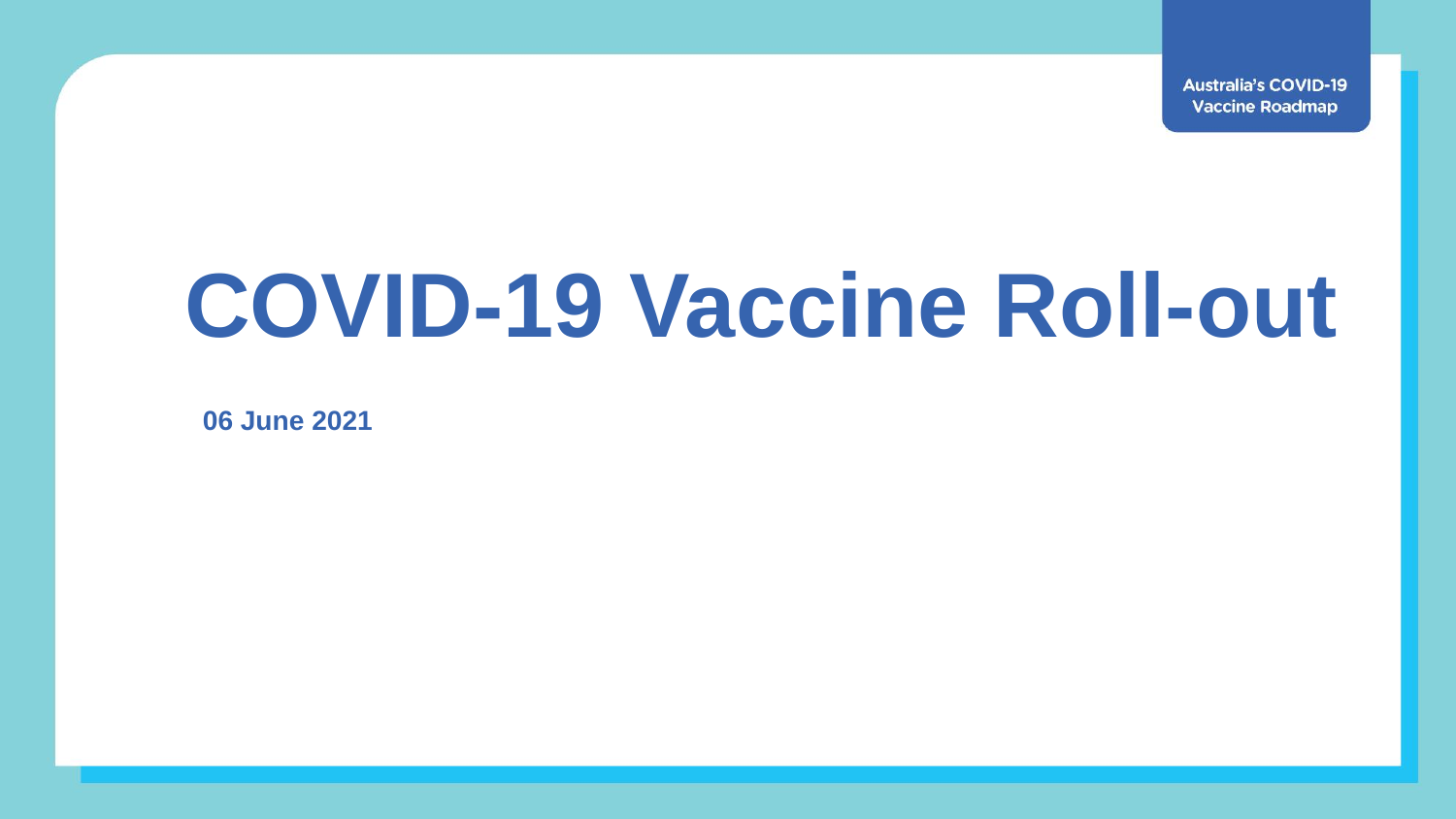**Australia's COVID-19 Vaccine Roadmap** 

## **Total vaccine doses**

**Data as at: 05 Jun 2021**



**\* Source: Australian Immunisation Register and self reported data. Numbers are calculated as differences in daily cumulative reported numbers to allow for historical corrections in all self-reported data sources.**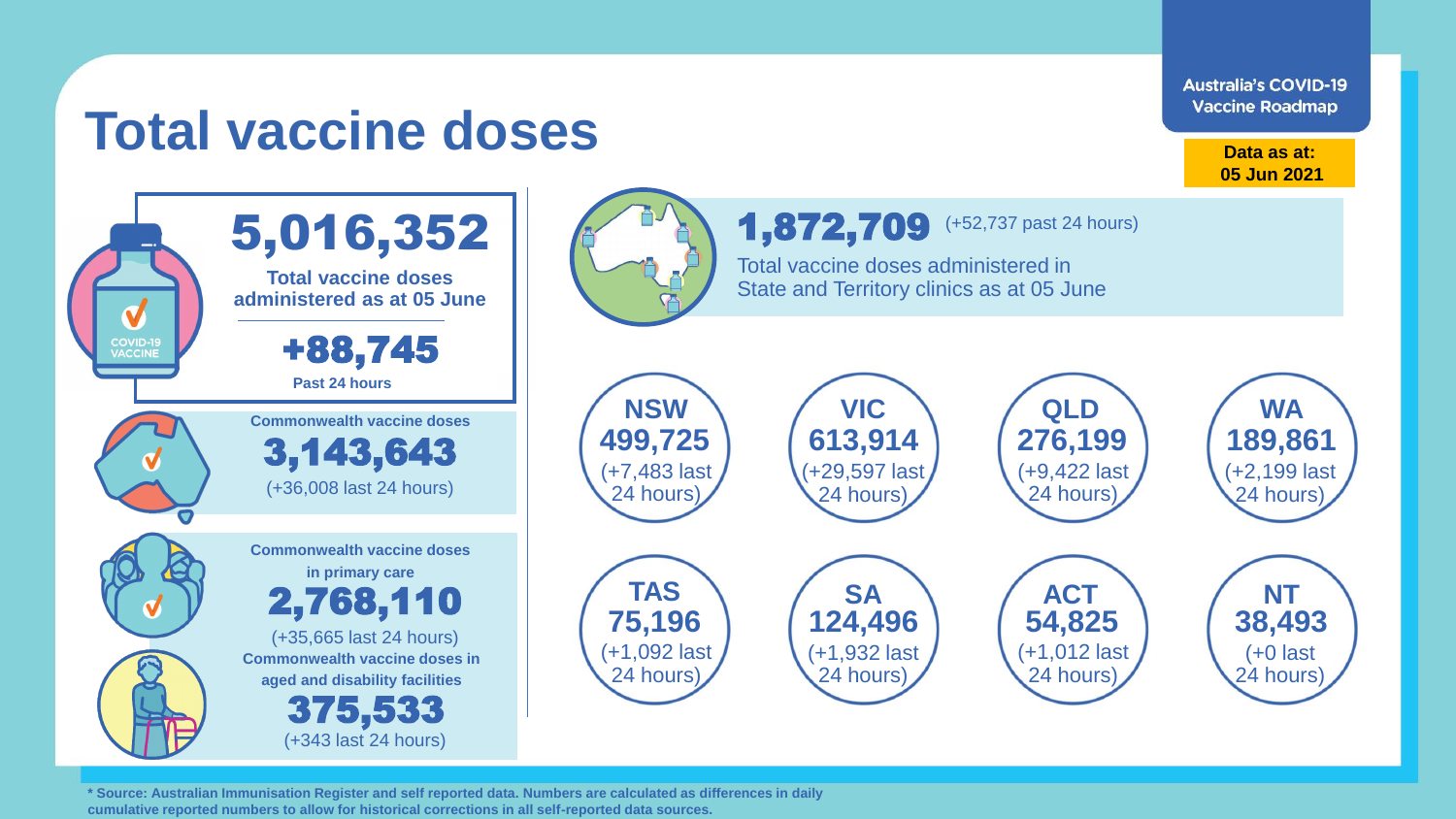

Source: Department of Health Data as at 05 June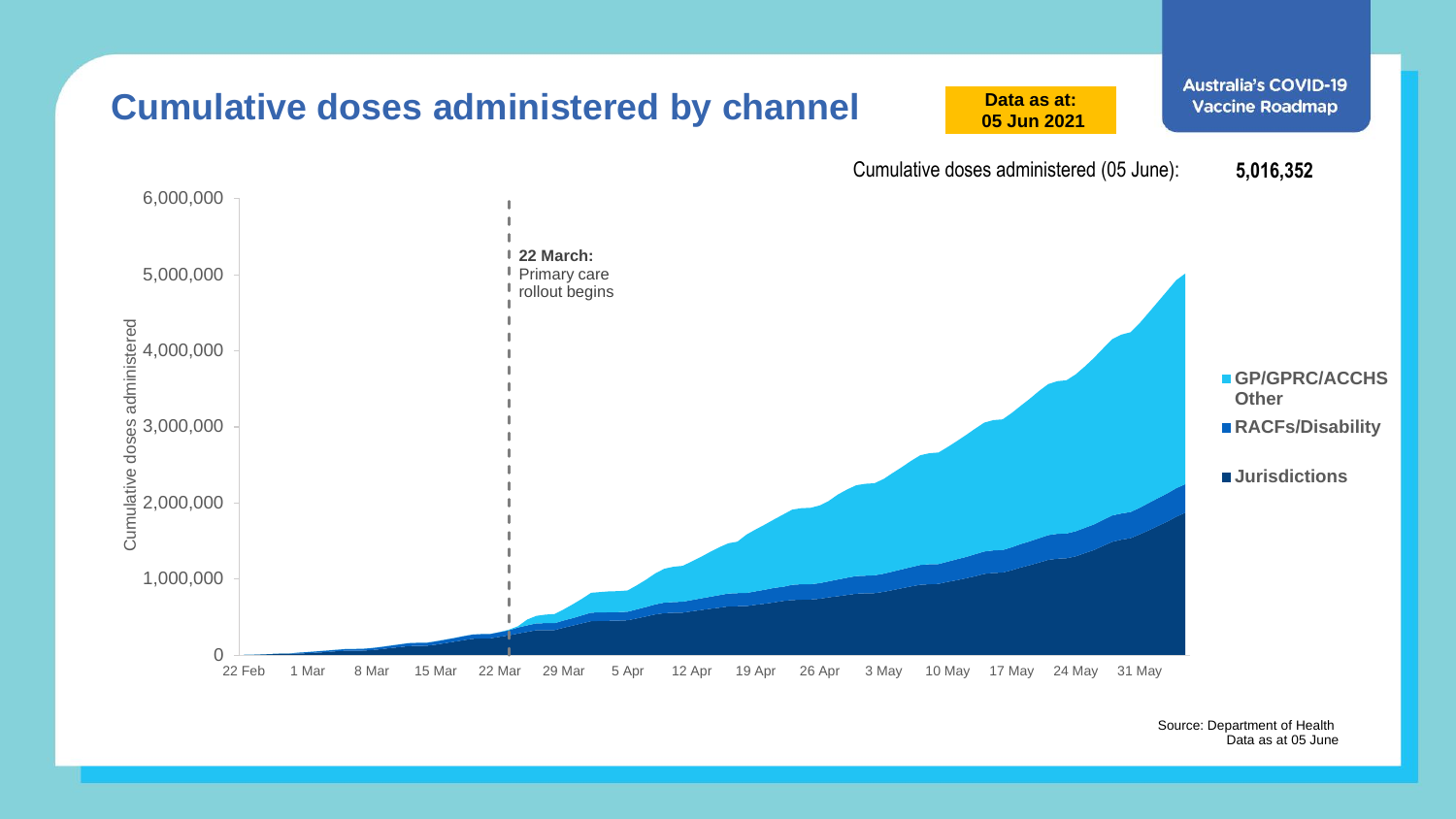## **International comparisons at equivalent stages of rollout (Day 103)**

**Data as at: 05 Jun 2021** **Australia's COVID-19 Vaccine Roadmap** 

Cumulative doses administered (05 Jun): **5,016,352**

The x-axis is truncated at the length of Australia's vaccination program. Countries with intermittent reporting have had their doses per 100 imputed to Australia's current stage of rollout. Israel excluded as it is beyond scale of the graph



Source: Department of Health (Australia), Our World in Data (international) Latest data: 05 June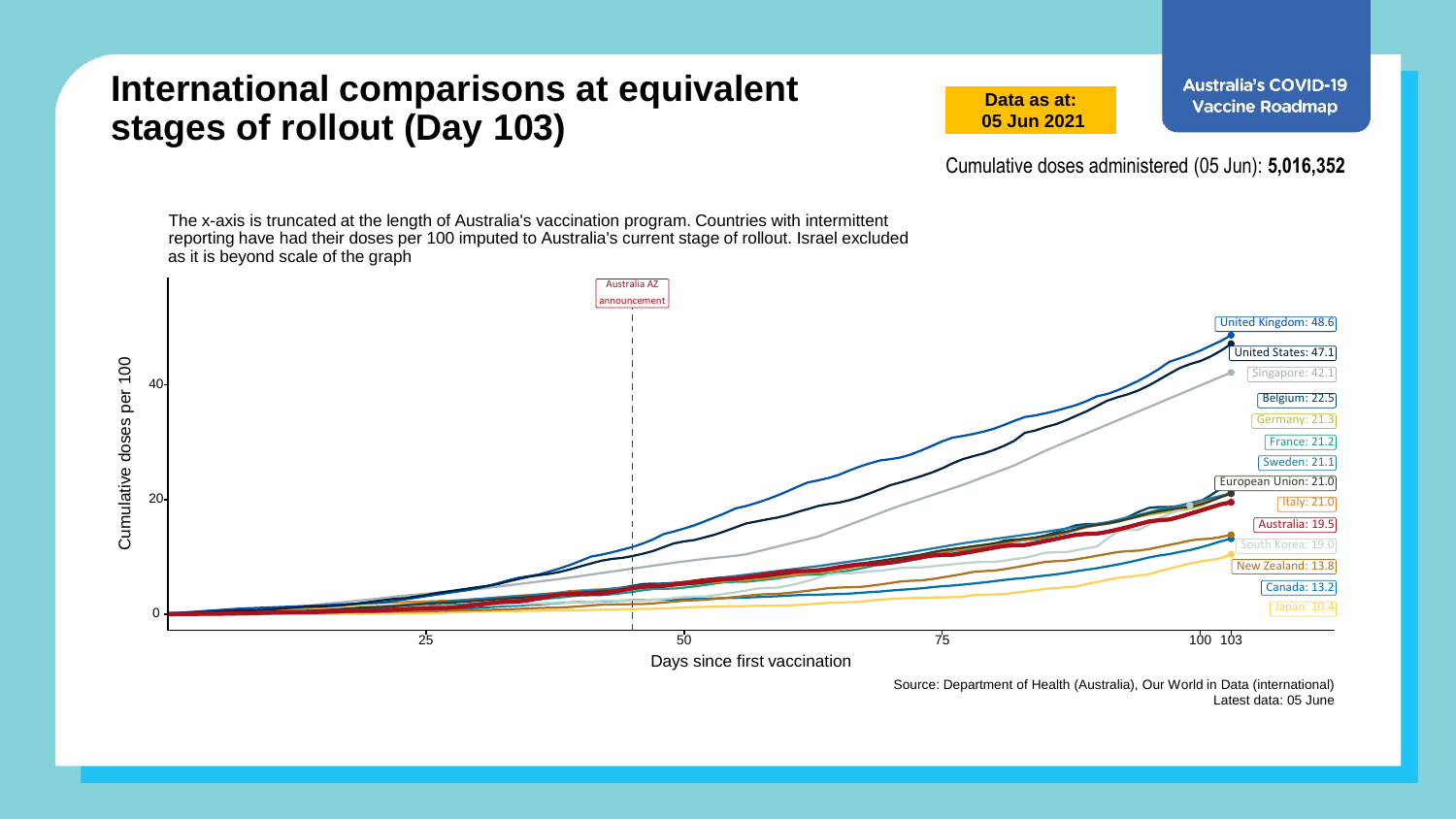## **Commonwealth aged care doses administered**

**Data as at: Data as at: 18 Apr 2021 05 Jun 2021**